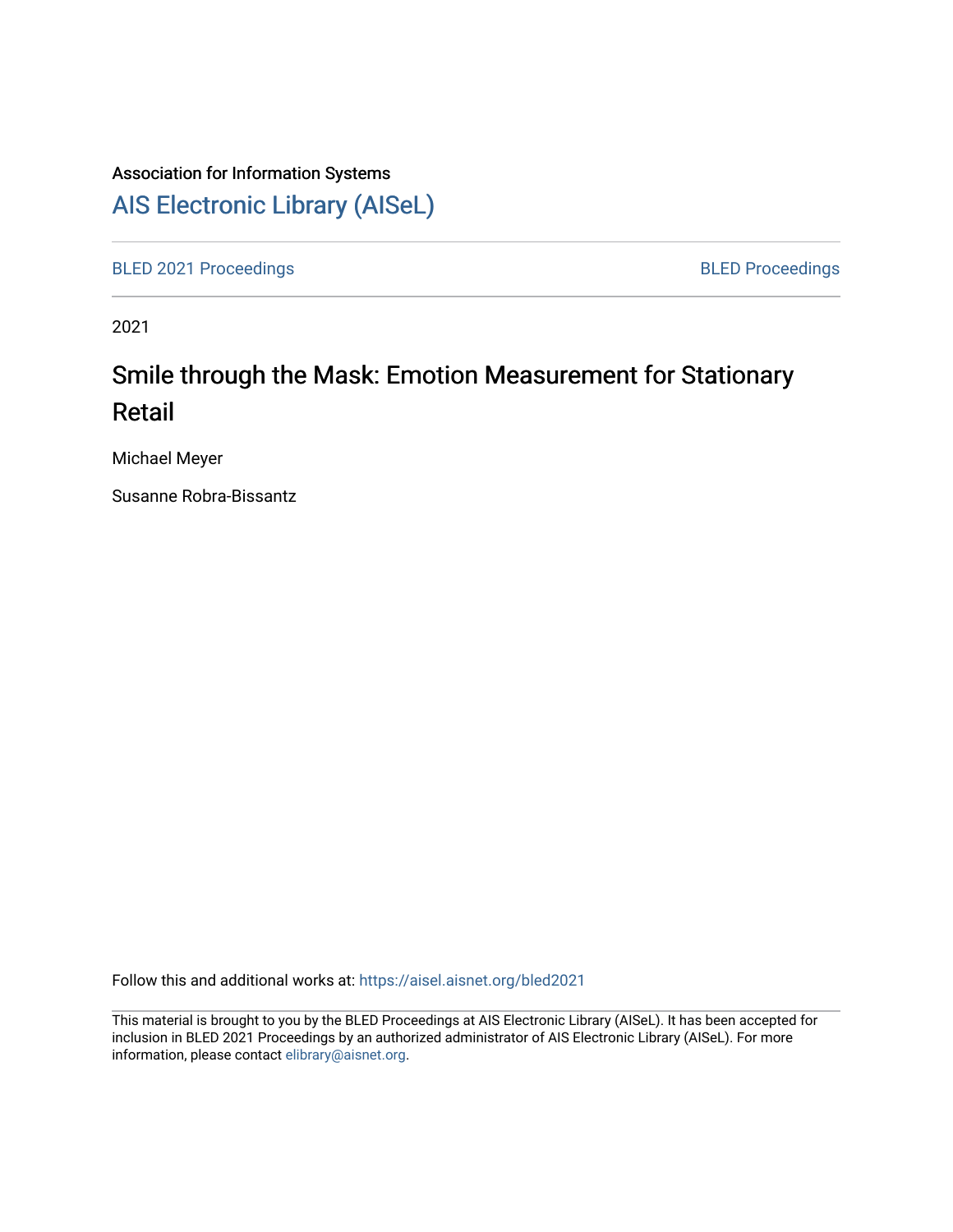# **SMILE THROUGH THE MASK: EMOTION MEASUREMENT FOR STATIONARY RETAIL**

# MICHAEL MEYER & SUSANNE ROBRA-BISSANTZ

Technische Universität Braunschweig, Chair of Information Management, Mühlenpfordtstr. 23, 38106 Braunschweig, Germany; e-mail: m.meyer@tubraunschweig.de, s.robra-bissantz@tu-braunschweig.de

**Abstract** The global pandemic caused by the coronavirus disease (COVID-19) changes the lives of many people all over the world. In the context of stationary retail, a strong change of customer behavior occurs as mandatory safety measures like wearing facemasks and distance regulations have come into place. The sales personnel's ability to understand and react to customers' emotions is critical for service interactions and the customers' overall satisfaction. Unfortunately, facemasks make it difficult to recognize other's emotions and may lead to misinterpretation and confusion. To address this problem, this paper proposes the design of self-assessment interfaces that offer the customer an easy way to enter their emotions. As part of a Design Science Research (DSR) project, we designed three interfaces and evaluated them over the course of a design cycle. The results indicate that it is possible to use self-assessment technology in stationary retail to measure customer emotions.

#### **Keywords:**

emotion, customer, retail, self-assessment, interaction



DOI https://doi.org/10.18690/978-961-286-485-9.15 ISBN 978-961-286-485-9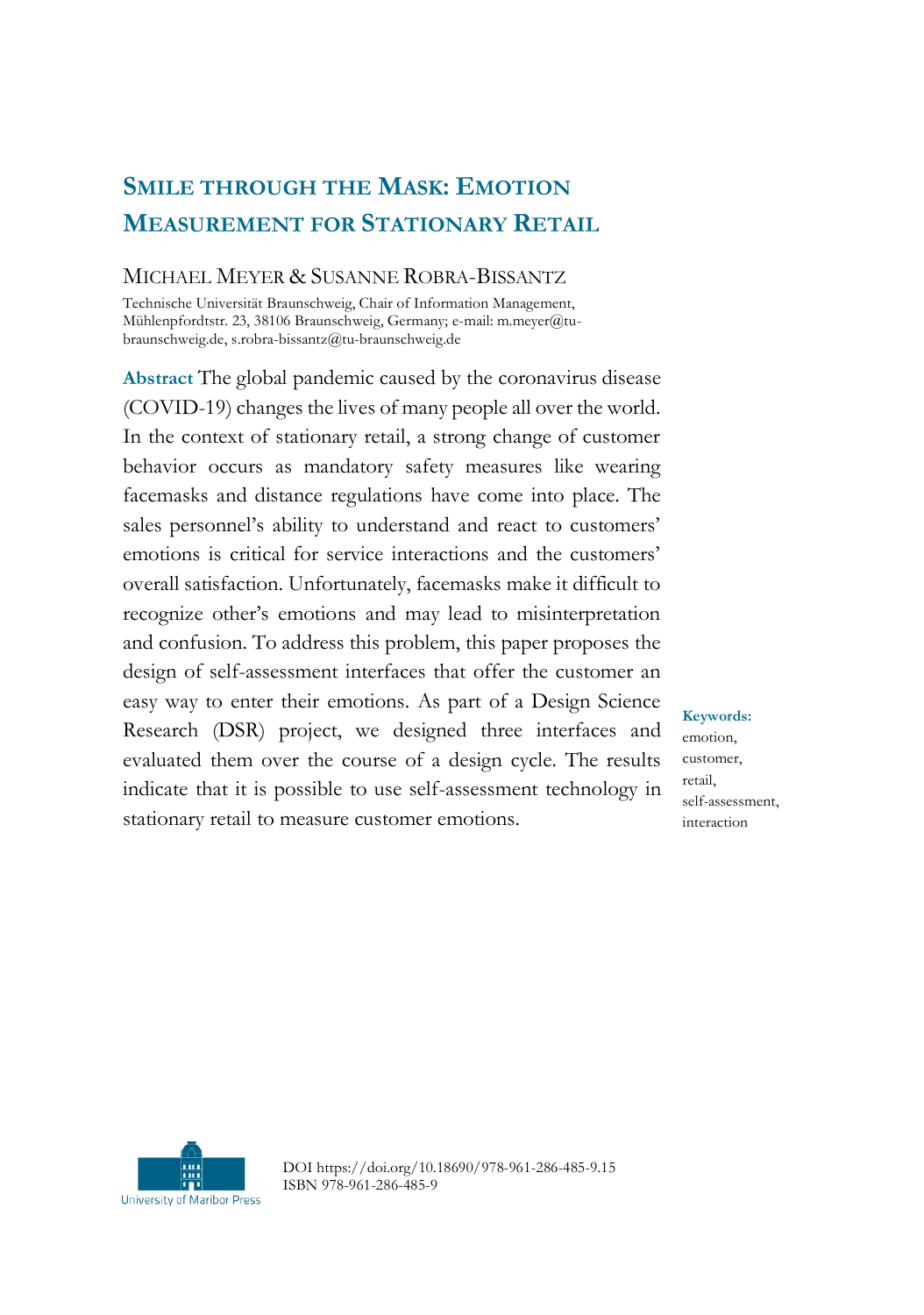#### **1 Introduction**

The global pandemic caused by the coronavirus disease (COVID-19) changes the lives of many people all over the world. Besides the physical health issues, COVID-19 evokes negative emotions like fear, sadness and anger (Aslam et al., 2020). In the context of stationary retail, a strong change of customer behavior occurs. Mandatory safety measures like wearing face masks and distance regulations have an influence on the customer (Yang et al., 2021). Stationary retail is a domain that particularly suffers from the grip of the pandemic, because it is already scarred by the digital transformation. The advancing digitalization ensures high sales in e-commerce, but simultaneously poses challenges to stationary retail (Doherty & Ellis-Chadwick, 2010). Since personal interaction with sales personnel is the main advantage of stationary retail, it is crucial to properly support the customer during this challenging time (Otto & Chung, 2000). Customer behavior cannot be explained solely by considering rational aspects (Kahneman, 2003) and is often affected by emotions (van Dolen et al., 2004). The sales personnel's ability to understand and react to the customers' emotions is critical for service interactions and customers' overall satisfaction (Bahadur et al., 2018). To protect oneself and others, the wearing of facemasks is recommended or mandatory, especially in indoor environments. Unfortunately, facemask make it difficult to recognize the emotions of others and may lead to misinterpretation and confusion (Carbon, 2020). To address this problem and support the interaction between customers and sales personnel, this paper proposes the design of self-assessment interfaces that provide a simple way for customers to enter their emotions. Our aim is to determine whether ITsupported self-assessment offers a suitable approach to measure customer emotions in stationary retail. Furthermore, the goal of this contribution is to generate design knowledge in order to provide digital support for stationary retail. Our research follows the Design Science Research (DSR) paradigm (Hevner et al., 2004) and in particular the General Methodology of Design Science Research (Vaishnavi et al., 2015). The research question of this paper is: How can emotion-self-assessment interfaces (ESAI) for stationary retail be designed? The paper is structured as follows: In section 2 and 3, we explain the importance of interaction between customers and sales personnel as well as the relevance of emotions. In section 4, the underlying methodology and the resulting design cycle are explained. Section 5 describes the design of three ESAI based on existing emotion theories, that were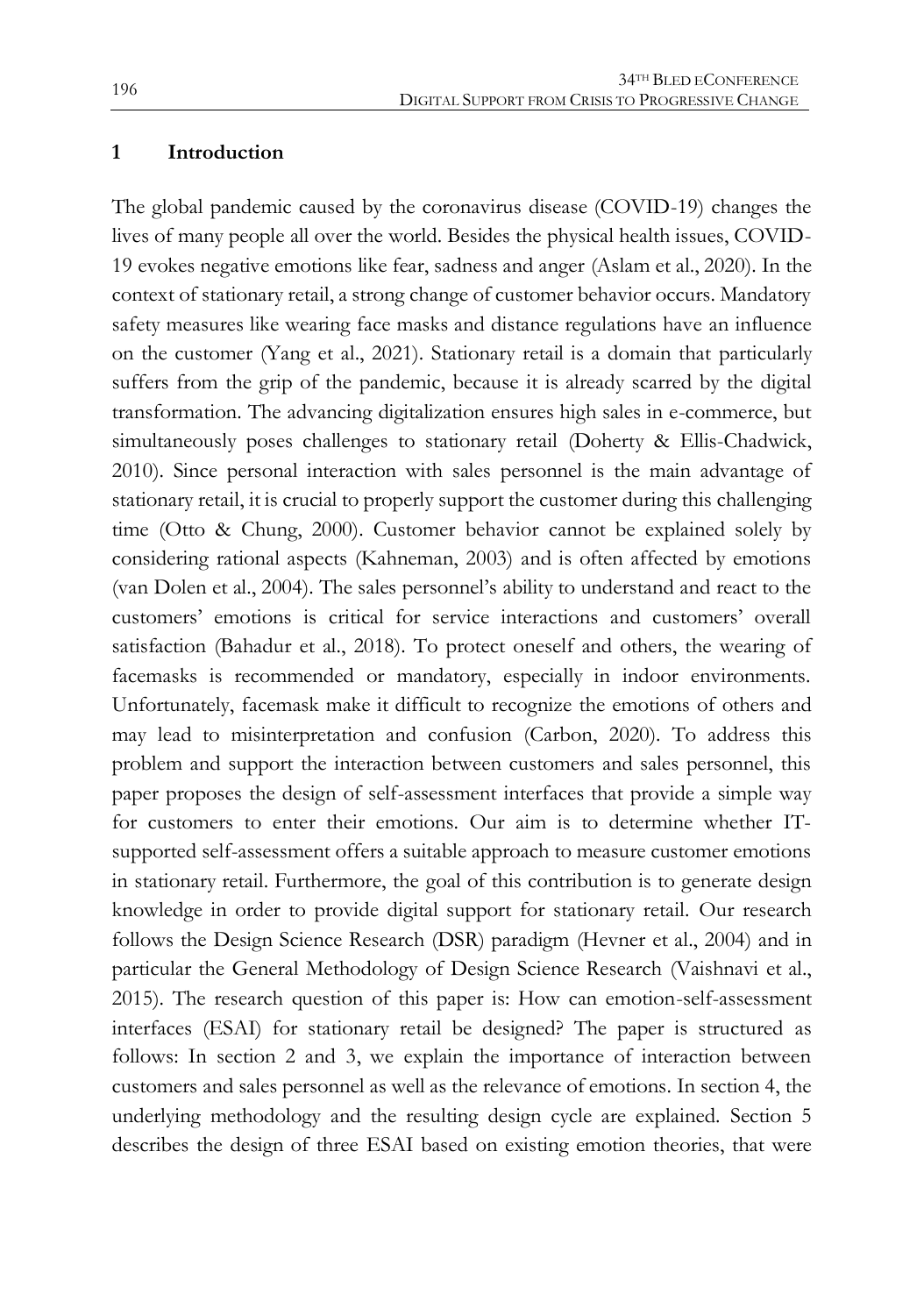later evaluated in a user test. In section 6, the results of the evaluation are presented. Finally, the papers ends with a conclusion.

# **2 Customer-Salesperson Interaction**

The current difficulties in stationary retail are mainly caused by the digital transformation (Hagberg et al., 2016). Thereby, stationary retail is being threatened by the shift from physical to digital. In particular, e-commerce and the possibility of mobile shopping through smart devices are creating new challenges (Fulgoni, 2015; Reinartz et al., 2019). Although some retailers are able to retain customers through multi-channel strategies, so-called 'internet pure players' account for a large share of the trade (Keyes, 2018). The advantages stationary retail still has are the qualification of the sales personnel and the resulting customer services which can be offered (Otto & Chung, 2000), particularly the option of social interaction with the sales personnel (Gutek et al., 1999). This interaction creates a connection between the sales personnel and the customer within a common interaction space (Fyrberg & Jüriado, 2009), that may contribute to a mutual value creation (Grönroos, 2006). However, the mere existence of an interaction is not enough to ensure value creation (Fyrberg & Jüriado, 2009). An unfitting interaction between the sales personnel and the customer negatively impacts customer satisfaction and salesperson comfort (Groth & Grandey, 2012), whereas a successful interaction can lead to increased trust, stronger loyalty, and improved comfort in future interactions (Geiger et al., 2020b; Grönroos & Voima, 2013). The currently predominant COVID-19 pandemic intensifies the critical situation for stationary retail, not only because stores are oftentimes temporarily closed but because the sales personnel has difficulties to fully recognize the customer's emotions displayed by facial expressions due to facemasks (Adolphs, 2003; Carbon, 2020). In a situation in which the stationary retail is reliant on offering customers good service, this can lead to inappropriate responses. Empathy, care and concern are especially important for ensuring appropriate interactions (Diebner et al., 2020). Therefore, it is vital for the sales personnel to be able to correctly recognize and respond to customer emotions, in order to form the basis for a valuable interaction (Geiger et al., 2020a; Mattila & Enz, 2002; Meyer et al., 2021). ESAI offer the possibility of opening up a common interaction space in which the customer can actively participate in service creation.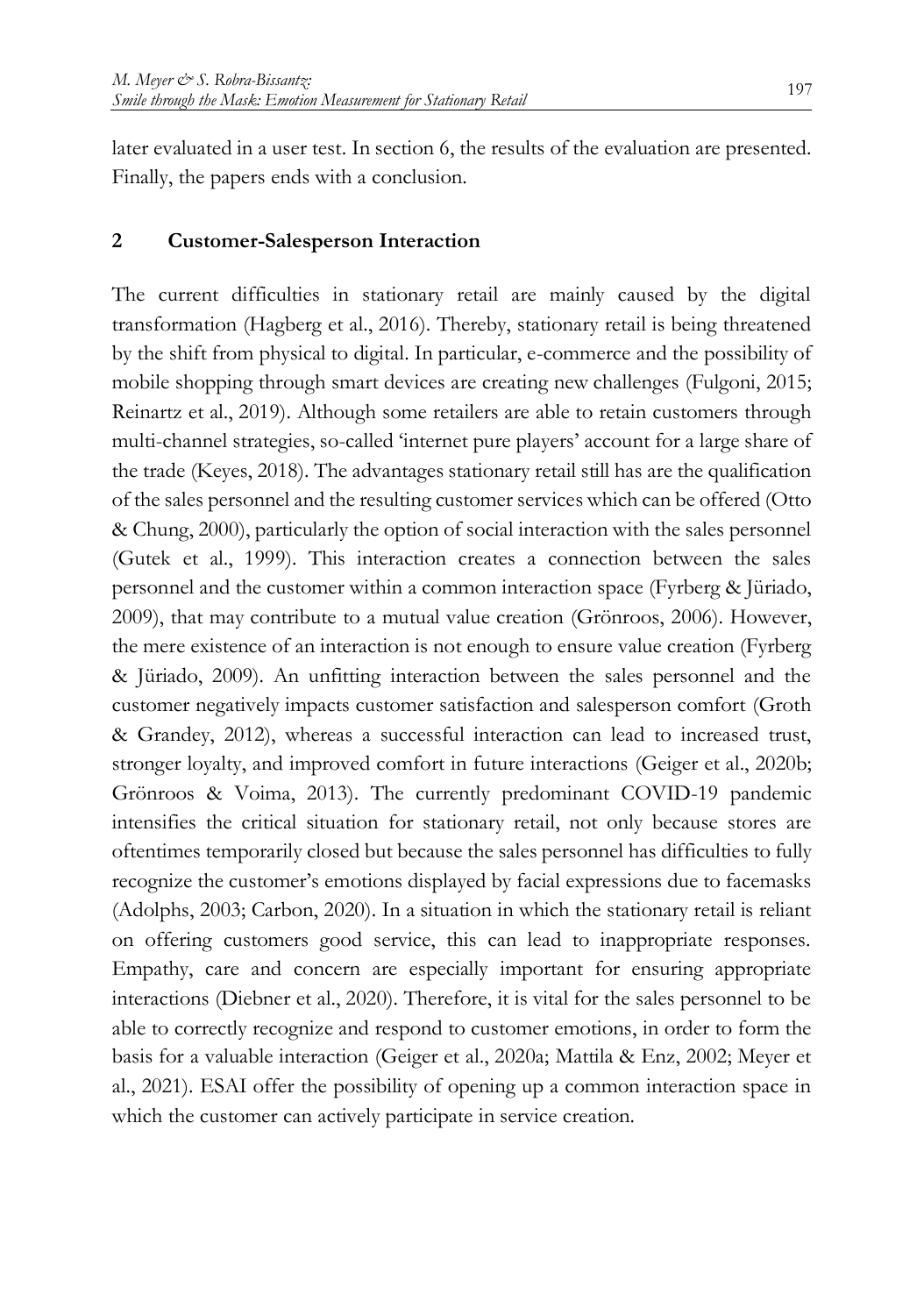## **3 Customer Emotions**

Emotions influence how people think, communicate and interact, and lead to high mental activities that are perceived as positive or negative (Cabanac, 2002). The digital transformation has already produced various technical options for emotion measurement. In contrast to automatic measurement, self-assessment offers a simple way of measuring emotions that does not require cameras, microphones, or biofeedback readings (Betella & Verschure, 2016; Meyer et al., 2019). Furthermore, emotions are subjectively experienced in different ways (Barrett et al., 2006). Thus, self-assessment provides a suitable way to subjectively assess customer emotions (Barrett et al., 2006; Mau, 2009). There are significant correlations between the customers emotion, behavior and satisfaction (Burns & Neisner, 2006; Martin et al., 2008). Positive emotions are caused by a friendly and pleasant behavior of the sales personnel as well as the negotiation of good prices (Menon & Dubé, 2000). Furthermore, a successful interaction between the sales personnel and the customer evokes positive emotions because social needs are met (Lee & Dubinsky, 2003). Customers with positive emotions show higher satisfaction and improved loyalty (Burns & Neisner, 2006). Negative emotions on the other hand reduce customer satisfaction, which can lead to cancellation of purchases, lasting damage to the customer relationship and negative word-of-mouth (Gelbrich, 2010; Ou & Verhoef, 2017). Negative emotions occur when customers are treated rudely or when they are unsure which product to buy or whether they should by it in the first place (Menon & Dubé, 2000). The sales personnel acts as a critical link between the store and the customer and therefore has a strong influence on the customer's emotions (Lee & Dubinsky, 2003). The empathic ability of the sales personnel can support customer satisfaction, whereas a lack of empathy and the resulting inability to understand the customer's emotion can have a negative impact on the interaction and the perception of the service (Agnihotri & Krush, 2015).

#### **4 Methodology**

Our research project is based on the systematic and iterative DSR paradigm proposed by Hevner et al. (2004) that combines behavioral science and designoriented research, and adds rigor as well as theory to generate prescriptive knowledge about the design of artifacts, such as software, methods, models or concepts (Hevner et al., 2004). Hevner et al. state that in order to create design knowledge, the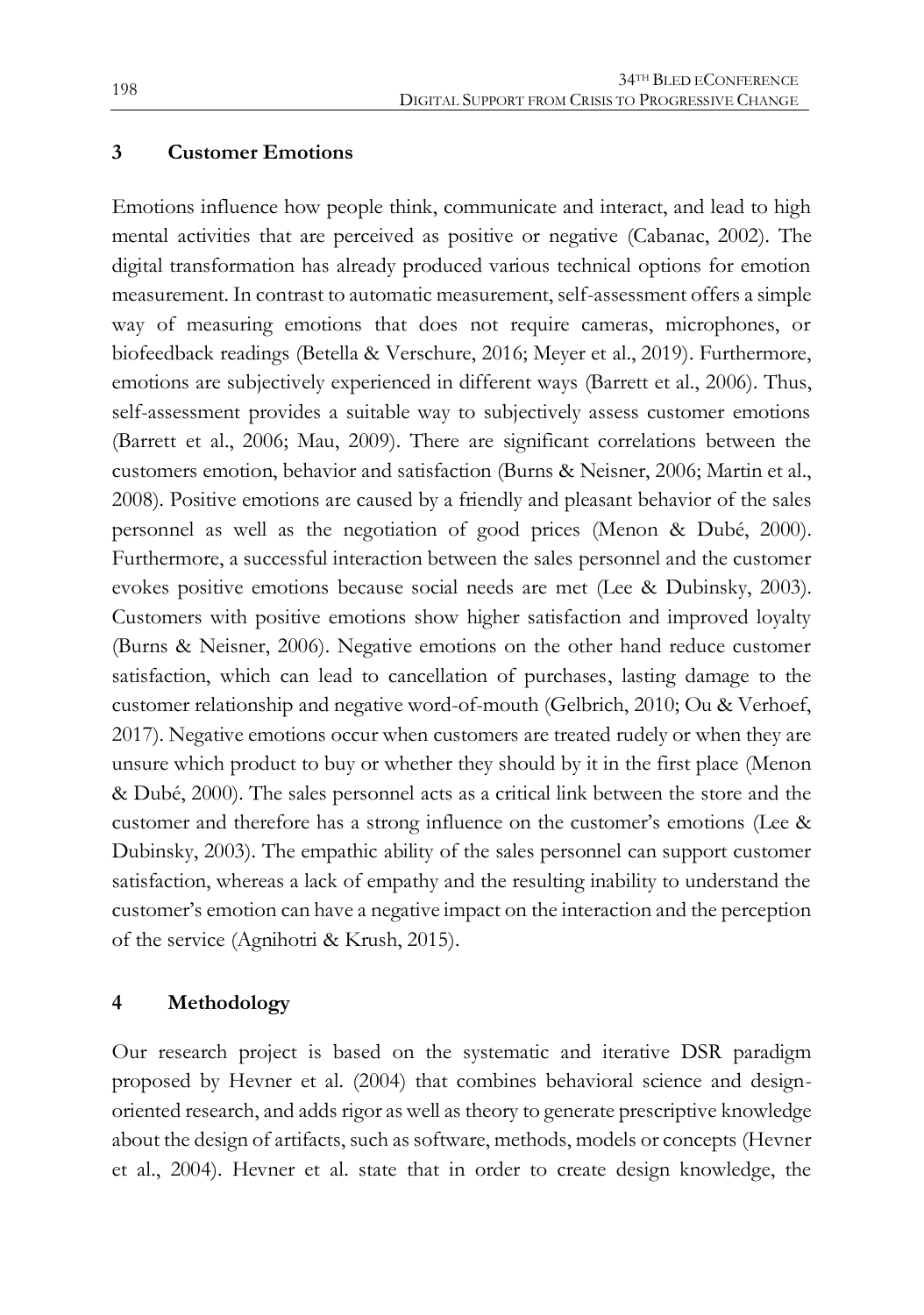development, demonstration, justification and evaluation of an artifact is important. This design knowledge covers three fundamental aspects in DSR: (1) the problem space, (2) the solution space and (3) knowledge that describes the effectiveness of the solution through the generated artifact(s), which is called evaluation. The evaluation describes to what extent the constructed novel artifacts (solution space) address the problem space and satisfy the stakeholders of the problem. Our objective is to design ESAI for stationary retail. In this way, we plan to contribute design knowledge (solution space) to address an emotion-based support for the interaction between the customer and the sales personnel (problem space). This covers knowledge on how ESAI can be designed, including expository instantiations as representations of the design knowledge for purposes of testing (Iivari, 2015). We follow a model for comprehensive DSR projects that involve multiple design steps (see Figure 1) (Vaishnavi et al., 2015).



**Figure 1: Design Cycle**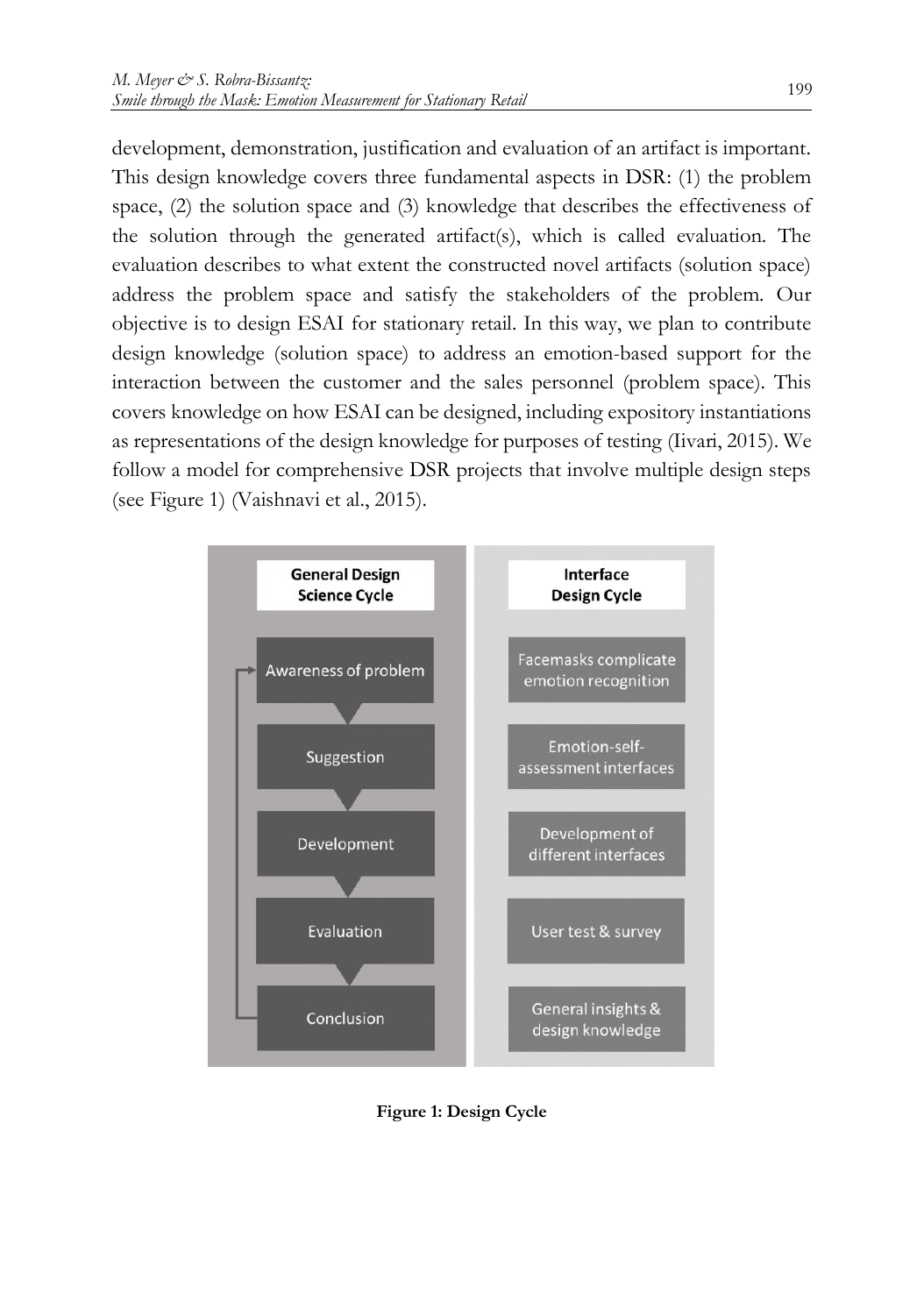#### **5 Artifact Design**

To approach our research objective, asking whether IT-supported self-assessment offers a suitable approach to measure customer emotions in stationary retail, we designed three different ESAI (see Figure 2). Following the "exploring by building" principle, the design of the ESAI is very diverse and has an explorative character (Vaishnavi et al., 2015). Due to the high diffusion of smartphones among retail customers, all interfaces were implemented in the form of mobile applications (Fulgoni, 2015). The interface design on the left side of Figure 2 is based on the **Circumplex Model of Affect (CMoA)** (Russell, 1980). The CMoA classifies a variety of emotions using the two dimensions valence and arousal. However, the interface was modified by reducing the complexity of the original. This resulted in four emotional situations. The situations 1 and 2 represent high arousal situations, which are either negative (angry/frustrated) or positive (excited/happy), whereas situations 3 and 4 represent situations of low arousal, which can be negative (sad/tired) or positive (pleased/relaxed). For each emotional situation, an input field was realized in the interface. The emotional situation of the customer can be entered by a tap on one of the input fields. **The Affective Slider (AS)-Interface** in the middle of Figure 2 was designed close to the Affective Slider by Betella & Verschure (2016). This ESAI measures the two dimensions valence and arousal by adjusting emoticons on sliders. In the AS-Interface, the user is therefore able to choose how "happy" and how "excited" he or she is. The emoticons provide feedback about the status of the slider through their facial expressions. For example, if the emoticon for valence is on the left edge, it appears sad; if it is on the right edge, it appears happy. The slider for excitement behaves accordingly: If the emoticon is on the left, it looks relaxed, if it is on the right, it looks excited. After the appropriate emotional situation of the customer is set, it can be entered via the submit button. Finally the **Wheel of Emotions (WoE)-Interface** on the right side of Figure 2 is based on the wheel of emotions by Plutchik (2001). Plutchik distinguishes between eight basic emotions which can be expressed in different intensities. Again, the interface was modified by reduction of the complexity. For the design of the interface only the medium intensity emotions (e. g. anger instead of rage, sadness instead of grief) were used, since these fit better with the context of use. To distinguish the eight input fields more clearly, different colors and symbols were applied. To input an emotion, the customer rotates the wheel until the suitable emotion is found, then selects it by tapping on it.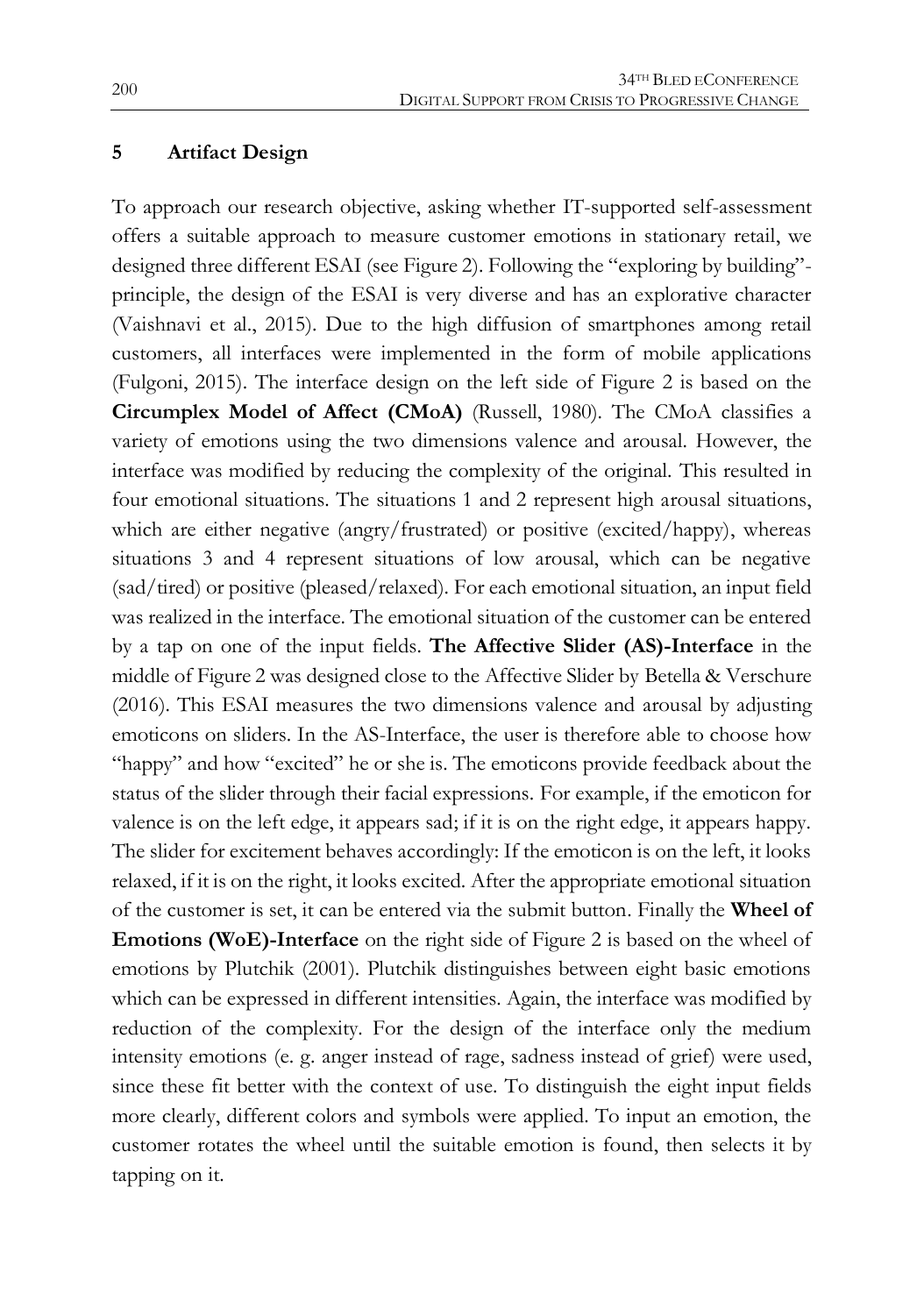

**Figure 2: CMoA, AS, WoM**

# **6 Interface Evaluation**

Although designed for mobile applications, the user test was implemented through web applications in a browser window (due to the safety reasons during the COVID-19 pandemic). The user test itself consisted of a short introduction to the topic, the interaction with the three ESAI, and subsequent questioning. In order to avoid a preference of one interface, the three interfaces were presented to the participants in a random order. The evaluation of the ESAI was based on the User Experience Questionnaire (UEQ) respectively its modular extension (UEQ+), which allows to freely select and combine individual user experience scales (Schrepp & Thomaschewski, 2019). For the evaluation of the ESAI, the scales *Clarity*, *Visual Aesthetics*, and *Efficiency* were chosen. All UEQ+ scales used a seven-point Likert scale  $(1 = totally disagree, 7 = totally agree).$  *Clarity* describes the impression of arrangement, structure and visual complexity of a graphical user interface (Otten et al., 2020). *Visual Aesthetics* measures whether the user perceives the interface as beautiful and appealing (Schrepp & Thomaschewski, 2019). *Efficiency* measures whether the user has the impression that he or she can achieve the goals related to the usage of the interface with minimal effort (Laugwitz et al., 2008). In addition to the UEQ+ scales, various statements and questions concerning emotions and interactions were formulated and rated on a five-point Likert scale  $(1 = \text{totally})$ disagree, 5 = totally agree). The user test ends with open-ended questions regarding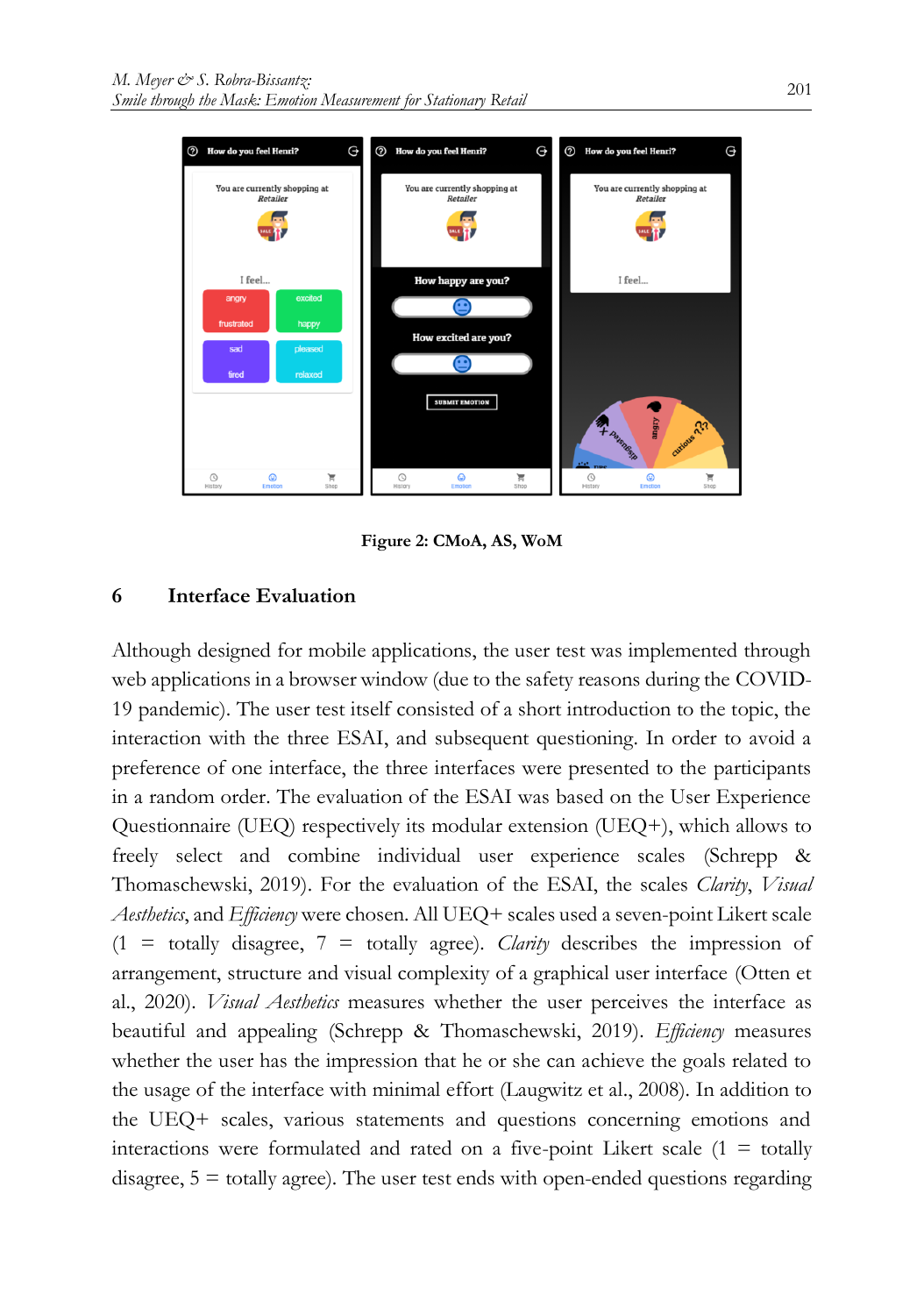general criticism as well as missing features. Participants were recruited by distributing the user test via internal mailing lists from a German university. 58 people participated in the survey, with 14 people dropping out before completion, leaving 44 complete datasets. The age of the participants ranges from 16 to 67 years, with an average age of 30.07 years. 59% of the participants are male, 39% female, and 2% other. Table 1 shows the descriptive statistics (mean (M), standard deviation (SD)) of the user test as well as Cronbach´s alphas (α) for the scales *Clarity*, *Visual Aesthetics*, and *Efficiency*.

| UEQ+      | <b>CMoA</b> |           |      | AS<br>WoM |      |           |      |  |
|-----------|-------------|-----------|------|-----------|------|-----------|------|--|
| (7-point  |             |           |      |           |      |           | α    |  |
| Likert-   | M           | <b>SD</b> | M    | <b>SD</b> | M    | <b>SD</b> |      |  |
| Scale)    |             |           |      |           |      |           |      |  |
| Clarity   | 5.64        | 1.12      | 4.81 | 1.71      | 5.56 | 1.18      | 0.85 |  |
| Visual    |             |           |      |           |      |           |      |  |
| Aesthetic | 4.98        | 1.26      | 4.33 | 1.60      | 5.94 | 0.85      | 0.81 |  |
| S         |             |           |      |           |      |           |      |  |
| Efficienc | 5.39        | 1.29      | 4.44 | 1.70      | 4.90 | 1.52      | 0.84 |  |
| v         |             |           |      |           |      |           |      |  |

**Table 1: Results of the UEQ+**

*Clarity* was rated the highest for CMoA ( $M = 5.64$ , SD = 1.12) and the WoE ( $M =$ 5.56, SD = 1.18). In terms of *Visual Aesthetics*, the WoE was rated highest by a relatively large margin ( $M = 5.94$ ,  $SD = 0.85$ ). *Efficiency* was rated the highest for the CMoA ( $M = 5.39$ ,  $SD = 1.29$ ), followed by the WoE ( $M = 4.90$ ,  $SD = 1.52$ ). The AS was rated lowest for all three scales (*Clarity*: M = 4.81, SD = 1.71; *Visual Aesthetics*:  $M = 4.33$ ,  $SD = 1.60$ ; *Efficiency*:  $M = 4.44$ ,  $SD = 1.70$ ). For further analysis, the data was tested for normal distribution using the Shapiro-Wilk test. The results indicate non-normal distribution ( $p \le 0.01$  for all scales). A non-parametric Friedman test of differences among repeated measures was conducted that retendered a Chi-square value of 55.46, which showed significant differences between the three ESAI ( $p \le$ 0.01). Post-hoc tests (Dunn-Bonferroni tests) pointed out two significantly differences: First, *Visual Aesthetics* significantly differs between the AS and the WoM (Z = -1.03, p < 0.01, Cohen's effect size: r = 0.16). Second, *Visual Aesthetics*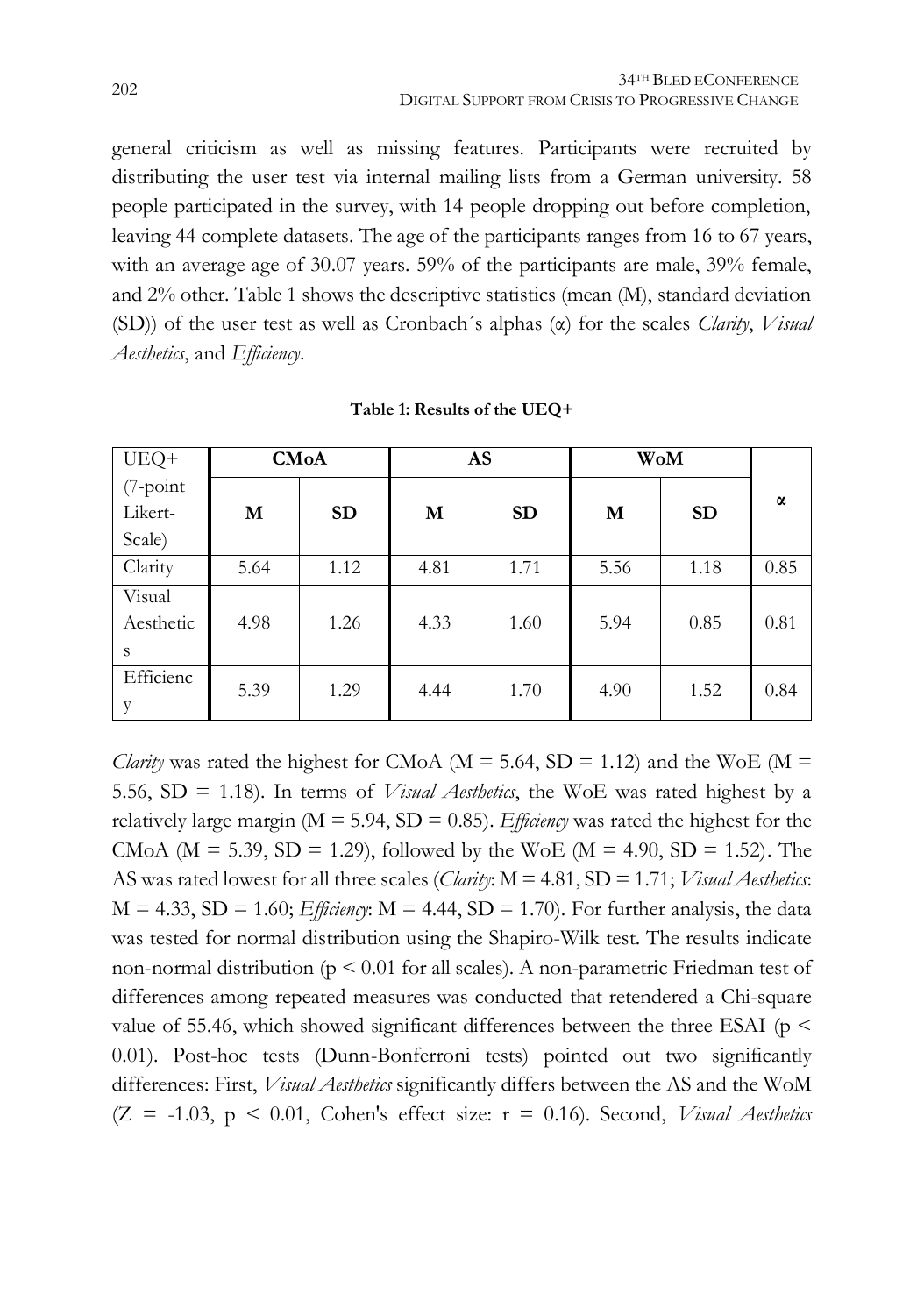significantly differs between the CMoA and the WoE  $(Z = -0.60, p \le 0.05,$  Cohen's effect size:  $r = 0.09$ ). The effect sizes correspond to a weak effect.

| No.            | <b>Statement</b>                         |                         | Interface |      |      |           |           |  |
|----------------|------------------------------------------|-------------------------|-----------|------|------|-----------|-----------|--|
|                | (5-point Likert-Scale)                   | AS<br>$C_{\text{m oA}}$ |           | WoE  |      |           |           |  |
|                | I am satisfied with the selection of     |                         | <b>SD</b> | M    | SD.  | M         | <b>SD</b> |  |
|                | emotions.                                | 4.27                    | 0.66      | 3.30 | 1.21 | 4.30      | 0.63      |  |
|                |                                          |                         | M         |      |      | <b>SD</b> |           |  |
| $\overline{2}$ | A good interaction with the sales        | 4.68                    |           | 0.56 |      |           |           |  |
|                | personal is important to me.             |                         |           |      |      |           |           |  |
|                | Emotions are important in the            |                         |           |      |      |           |           |  |
| 3              | interaction between customers and        | 4.02                    |           | 0.93 |      |           |           |  |
|                | sales personnel.                         |                         |           |      |      |           |           |  |
|                | IT support for interaction between       | 3.95                    |           |      | 0.91 |           |           |  |
| 4              | customers and sales personnel is useful. |                         |           |      |      |           |           |  |
| 5              | Giving the customer the possibility to   | 4.11                    |           |      |      |           |           |  |
|                | enter his or her emotions is useful.     |                         |           |      |      | 0.84      |           |  |
| 6              | I am willing to share my emotions with   | 3.59                    |           |      |      | 1.17      |           |  |
|                | the sales personnel.                     |                         |           |      |      |           |           |  |

#### **Table 2: Results of the statements**

Tables 2 and 3 show the results of the statements and questions. In terms of satisfaction with the selection of emotions (Statement 1), the WoE received the highest rating ( $M = 4.30$ ,  $SD = 0.63$ ), closely followed by the CMoA ( $M = 4.27$ , SD  $= 0.66$ ). This is consistent with the fact that most people say they like WoM the best (Question 1). The participants rate the interaction with the sales personnel as important ( $M = 4.68$ ,  $SD = 0.56$ ) and confirm that emotions are an important element in the interaction ( $M = 4.02$ ,  $SD = 0.93$ ) (Statements 2 & 3). In addition, the participants agree that the input of emotions ( $M = 4.11$ ,  $SD = 0.84$ ) as well as the digital support of the interaction between customers and sales personnel is useful  $(M = 3.95, SD = 0.91)$  (Statements 4 & 5). Whether customers are willing to enter their emotions was rated lowest compared to the other statements and shows the largest standard deviation ( $M = 3.59$ ,  $SD = 1.17$ ). The evaluation of the open questions revealed further insights about the ESAI. The use of emoticons as well as symbols were repeatedly highlighted positively. The use of colors was also mentioned as being positive. Furthermore, additional functions were desired. One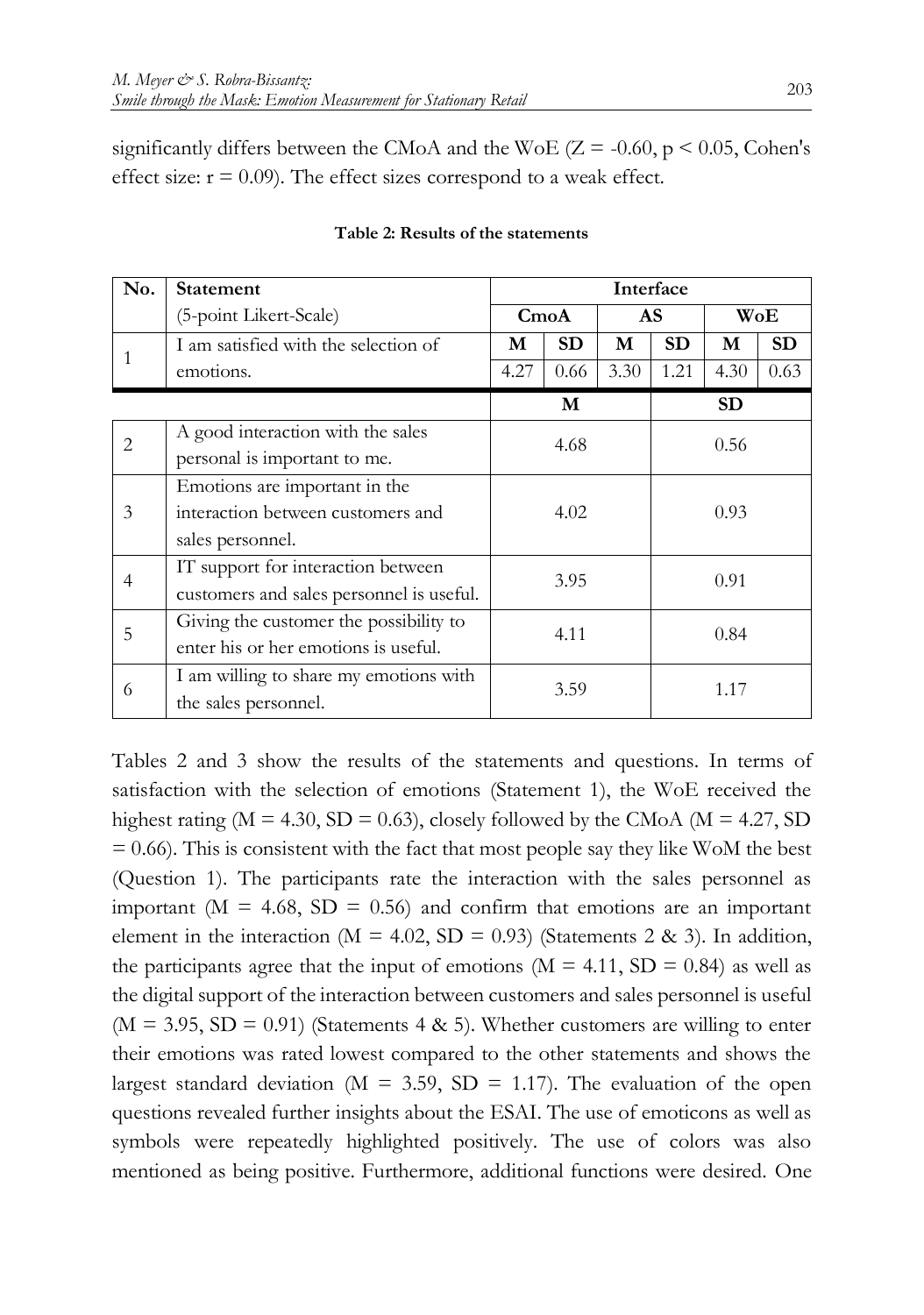participant expressed that he/she would like to give the reason for his/her emotion. In addition, two participant would like to indicate whether contact with sales personnel is desired or not. Moreover, one participant would like to indicate his/her location in the store as well as an automatic recognition of whether he/she is entering or leaving the store. Three participants stated that they would not use an ESAI under any circumstances and would rather keep their emotions to themselves, because far too much customer data is already collected in general. Two participants stated that they would only use an ESAI if they received discounts or coupons. In total, 26 participants would use an ESAI in stationary retail, whereas 18 would not use it or were uncertain (Question 2).

| No. | Question                                                                     | <b>Answer</b>    |                |           |  |
|-----|------------------------------------------------------------------------------|------------------|----------------|-----------|--|
|     |                                                                              | $C_{\text{mod}}$ | AS             | WoE       |  |
|     | Overall, which of the three interfaces did you like<br>best?                 | 16               | 10             | 18        |  |
|     |                                                                              | Yes              | $\mathbf{N_0}$ | Uncertain |  |
|     | Would you use the interface that you liked the most<br>in stationary retail? | 26               | 12             |           |  |

|  |  |  | Table 3: Results of the questions |
|--|--|--|-----------------------------------|
|--|--|--|-----------------------------------|

# **7 Conclusion & Outlook**

The aim of this paper was to answer the question "How can emotion-selfassessment interfaces (ESAI) for stationary retail be designed?". Furthermore, it should be examined whether IT-supported self-assessment offers a suitable approach to measure customer emotions in stationary retail. As part of a DSR project, we designed three ESAI and evaluated them over the course of a design cycle. The user test ( $n = 44$ ) shows that all ESAI were generally rated as positive (above the midpoint of the used UEQ+ scales) and continued to be perceived as useful by customers (Statement 5). Statistically significant differences could be shown in the evaluation of *Visual Aesthetics* between the WoM and the CMoA as well as the WoM and the AS. The CMoA and the WoE were rated the highest in all UEQ+ scales and were also perceived to be the best overall (Question 1). The reason for this may be due to the fact that the CMoA and the WoM offer the customer discrete emotions or concrete emotional situations. In contrast, the AS offers a more abstract representation of emotions through its two dimensions. In addition, the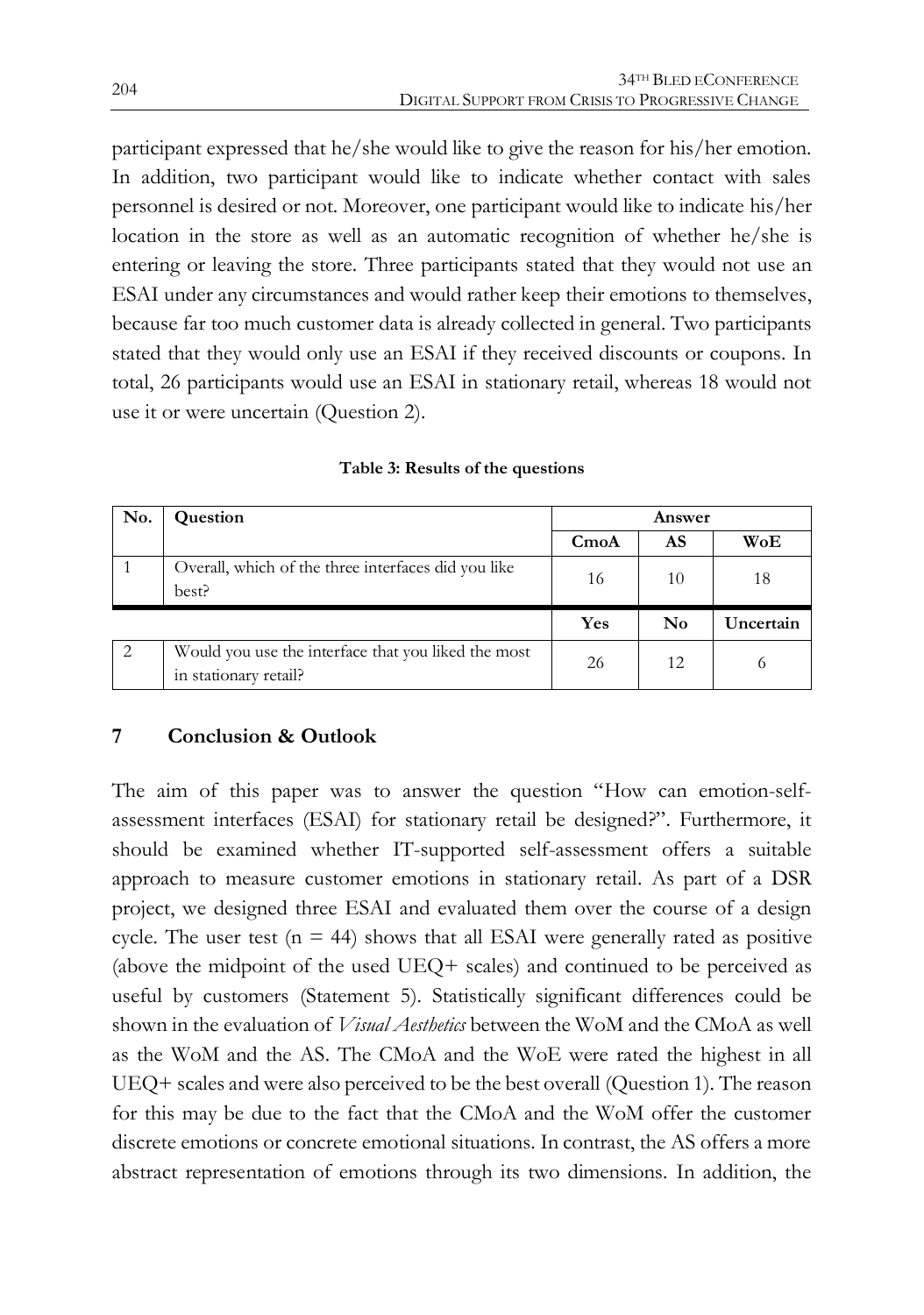highlighted as positive along with the use of emoticons and symbols in the openended questions. Therefore, important design knowledge includes the use of discrete emotions as well as the use of colors and emoticons or other symbols to describe the emotions. In the course of this paper, we were able to show that it is possible to use IT-supported self-assessment in stationary retail to capture customer emotions (Statement 5 & Question 2). Furthermore, the evaluation emphasizes the importance of emotions for a successful interaction between customers and sales personnel (Statement 3) (Adolphs, 2003; Geiger et al., 2020a). Derived from the open questions, it became clear that emotions are a very personal topic. Therefore, special attention should be paid to the secure processing and storage of customer data. The resulting design knowledge should be further refined in the next design cycle. A direct comparison of different design features would be a logical step in this process. In addition, a suitable method must be created to display the customer's emotions to the sales personnel. Furthermore, the open-ended questions offer a variety of additional features besides the actual measurement of the customer's emotions, which will be addressed in further research projects. A strong limitation of this work is its highly exploratory nature, which does not allow for direct comparison of individual design features such as the input method, the number and form of emotions displayed, and the use of colors and symbols. Another limitation derives from the fact that the user test was implemented digitally using browser applications instead of the originally planned – and still intended – mobile applications. The designed ESAIs give the customer the opportunity to actively participate in creating a successful interaction between him and the sales personnel by entering his/her own emotions. In this way, stationary retail is supported in utilizing its key competencies of personal interaction properly. However, the success of the ESAI ultimately depends on whether customers want to participate and whether they are honest.

#### **References**

- Adolphs, R. (2003). Cognitive neuroscience of human social behaviour. Nature Reviews. Neuroscience, 4(3), 165–178.
- Agnihotri, R., & Krush, M. T. (2015). Salesperson empathy, ethical behaviors, and sales performance: The moderating role of trust in one's manager. Journal of Personal Selling & Sales Management, 35(2), 164–174.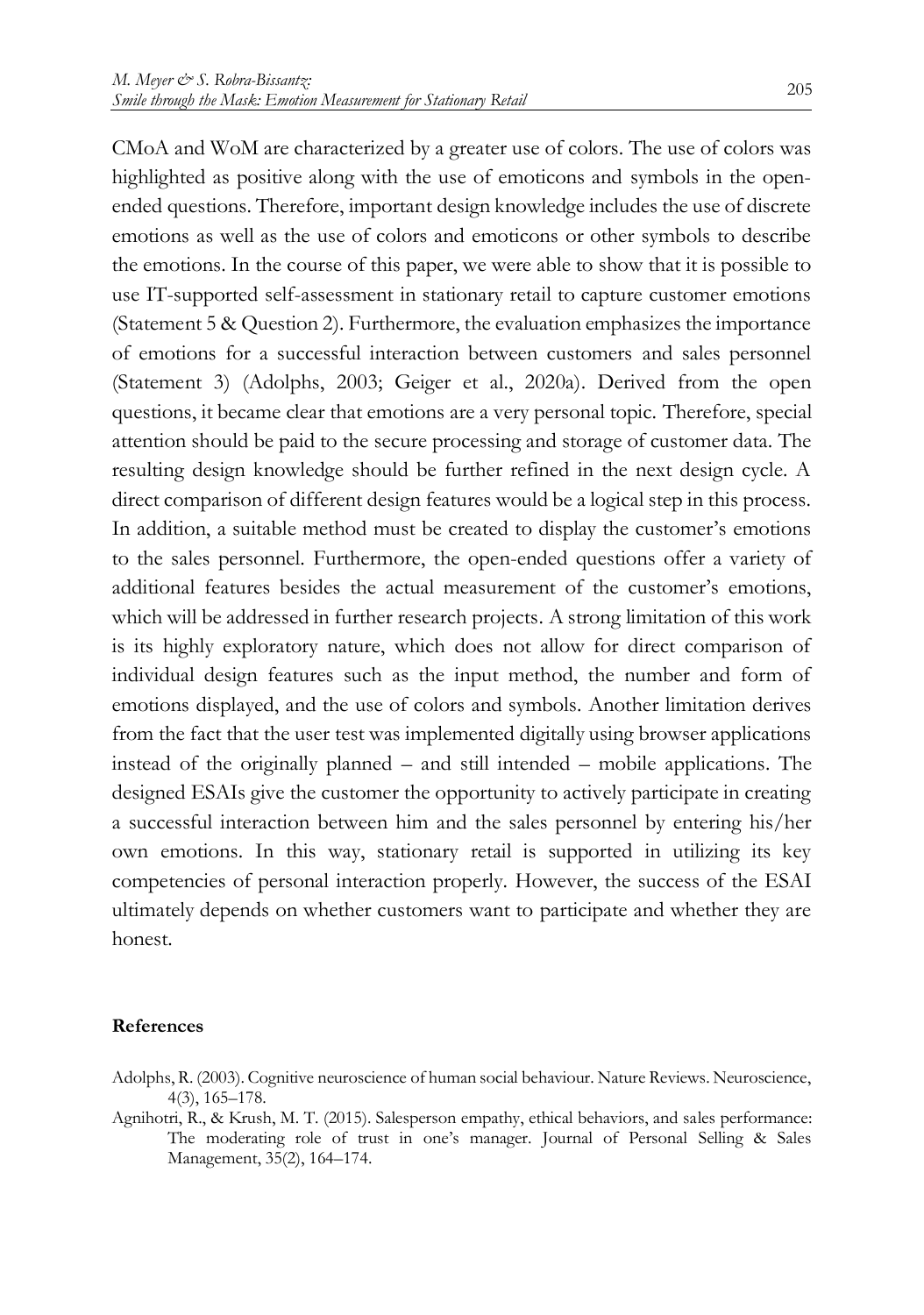- Aslam, F., Awan, T. M., Syed, J. H., Kashif, A., & Parveen, M. (2020). Sentiments and emotions evoked by news headlines of coronavirus disease (COVID-19) outbreak. Humanities and Social Sciences Communications, 7(1), 1–9.
- Bahadur, W., Aziz, S., & Zulfiqar, S. (2018). Effect of employee empathy on customer satisfaction and loyalty during employee–customer interactions: The mediating role of customer affective commitment and perceived service quality. Cogent Business & Management, 5(1), 1491780.
- Barrett, L. F., Mesquita, B., Ochsner, K. N., & Gross, J. J. (2006). The Experience of Emotion. Annual Review of Psychology, 58(1), 373–403.
- Betella, A., & Verschure, P. F. M. J. (2016). The Affective Slider: A Digital Self-Assessment Scale for the Measurement of Human Emotions. PLoS ONE, 11(2).
- Burns, D. J., & Neisner, L. (2006). Customer satisfaction in a retail setting: The contribution of emotion. International Journal of Retail & Distribution Management, 34(1), 49–66.
- Cabanac, M. (2002). What is emotion? Behavioural Processes, 60(2), 69–83.
- Carbon, C.-C. (2020). Wearing Face Masks Strongly Confuses Counterparts in Reading Emotions. Frontiers in Psychology, 11. https://doi.org/10.3389/fpsyg.2020.566886
- Diebner, R., Silliman, E., Ungerman, K., & Vancauwenberghe, M. (2020). Adapting customer experience in the time of coronavirus. http://ceros.mckinsey.com/coronavirus-promo
- Doherty, N. F., & Ellis-Chadwick, F. (2010). Evaluating the role of electronic commerce in transforming the retail sector. The International Review of Retail, Distribution and Consumer Research, 20(4), 375–378.
- Fulgoni, G. M. (2015). The Rise of the Digital Omnivore: What It Means for Advertisers, Publishers, and App Developers. Journal of Advertising Research, 55(2), 115–119.
- Fyrberg, A., & Jüriado, R. (2009). What about interaction?: Networks and brands as integrators within service-dominant logic. Journal of Service Management, 20(4), 420-432.
- Geiger, M., Robra-Bissantz, S., & Meyer, M. (2020a). Wie aus digitalen Services Wert entsteht: Interaktionen richtig gestalten. HMD Praxis der Wirtschaftsinformatik, 57(3), 385–398.
- Geiger, M., Robra-Bissantz, S., & Meyer, M. (2020b). Focus on Interaction: Applying Service-Centric Theories in IS. Proceedings of 33rd Bled EConference Enabling Technology for Sustainable Society, 665–672.
- Gelbrich, K. (2010). Anger, frustration, and helplessness after service failure: Coping strategies and effective informational support. Journal of the Academy of Marketing Science, 38(5), 567–585.
- Grönroos, C. (2006). Adopting a service logic for marketing. Marketing Theory, 6(3), 317–333.
- Grönroos, C., & Voima, P. (2013). Critical service logic: Making sense of value creation and co-creation. Journal of the Academy of Marketing Science, 41(2), 133–150.
- Groth, M., & Grandey, A. (2012). From bad to worse: Negative exchange spirals in employee–customer service interactions. Organizational Psychology Review, 2(3), 208–233.
- Gutek, B. A., Bhappu, A. D., Liao-Troth, M. A., & Cherry, B. (1999). Distinguishing between service relationships and encounters. Journal of Applied Psychology, 84(2), 218–233.
- Hagberg, J., Sundstrom, M., & Egels-Zandén, N. (2016). The digitalization of retailing: An exploratory framework. International Journal of Retail & Distribution Management, 44(7), 694–712.
- Hevner, A. R., March, S. T., Park, J., & Ram, S. (2004). Design Science in Information Systems Research. 32.
- Iivari, J. (2015). Distinguishing and contrasting two strategies for design science research. European Journal of Information Systems, 24(1), 107–115.
- Kahneman, D. (2003). Maps of Bounded Rationality: Psychology for Behavioral Economics. American Economic Review, 93(5), 1449–1475.
- Keyes, D. (2018). Amazon captured 4% of US retail sales in 2017. Business Insider. https://www.businessinsider.com/amazon-captured-4-of-us-retail-sales-in-2017-2018-1
- Laugwitz, B., Held, T., & Schrepp, M. (2008). Construction and Evaluation of a User Experience Questionnaire. In A. Holzinger (Hrsg.), HCI and Usability for Education and Work (S. 63– 76). Springer.